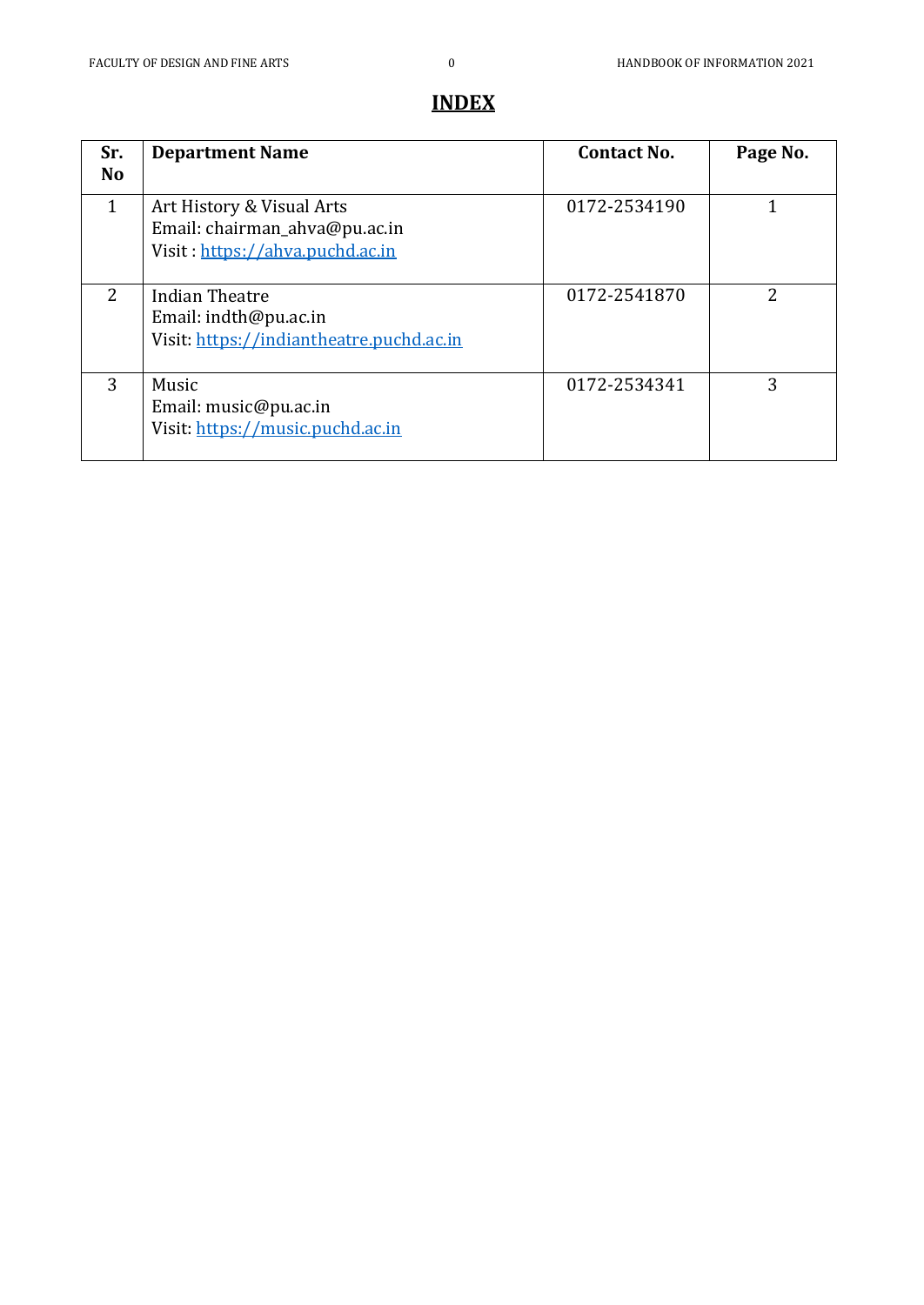## **III. FACULTY OF DESIGN AND FINE ARTS**

### **DEPARTMENT OF ART HISTORY & VISUAL ARTS**

#### **ABOUT THE DEPARTMENT**

The Department of Art History and Visual Arts was established in 1962. The Department has made significant contributions in the field of art history in a regular academic curriculum. Teaching in the department is carried out through audio visual materials like slides, film shows, demonstration by artists etc. In the library of the department, there are more than 15,000 slides of which the most important part is that of the slides acquired from the American Committee of South Asian Art (ACSAA), U.S.A. The Museum of Fine Arts was opened in 1968. The Museum showcases a collection of contemporary Indian Art of important painters, sculptors and printmakers. A regular programme of exhibitions along with demonstrative workshops and lectures have made the museum an important center of art in the region.

#### **FACULTY**

Prof. Emeritus B.N. Goswamy B.N. Goswamy Indian Painting Professors Jagtej Kaur Grewal **(Chairperson)**

**Designation** Name **Name Research Specialization Name Research Specialization** Indian Painting

Tirthankar Bhattacharya Indian Iconography, Aesthetics and Art Appreciation

### **COURSE OFFERED (SEMESTER SYSTEM)**

| Course                   | <b>Seats</b>                        | <b>Duration</b> | Eligibility*                                                                                                                                                                                                                                                                                                                                                                                                                                                                                                                                                                                                                                                                                                                                                                                                                                                                                        | <b>Admission criteria</b>                           |
|--------------------------|-------------------------------------|-----------------|-----------------------------------------------------------------------------------------------------------------------------------------------------------------------------------------------------------------------------------------------------------------------------------------------------------------------------------------------------------------------------------------------------------------------------------------------------------------------------------------------------------------------------------------------------------------------------------------------------------------------------------------------------------------------------------------------------------------------------------------------------------------------------------------------------------------------------------------------------------------------------------------------------|-----------------------------------------------------|
| M.A. (History<br>of Art) | $25+3$ NRI+1<br>Foreign<br>National | 2 years         | Passed one of the following examinations from a Based on Aptitude<br>recognized University:<br>A Bachelor's Degree obtaining at least 45%<br>marks in History of Art OR 50% in aggregate OR<br>B.A. (Hons) in History of Arts OR B.Sc. (Hons.) Academic: 60%<br>Course OR Master's examination in any subject $(10th Class: 109)$ ,<br>OR B.A. (Pass) examination with $45\%$ marks in $10+2$ Class:10%,<br>any of the following subjects: Art, Music, Bachelor's/Master's<br>Psychology, Philosophy, Sociology, Sanskrit,<br>History, English, Ancient Indian History, Culture<br>& Archaeology, Home Science, any one of the<br>Modern Indian Languages/ Classical languages<br>OR B.A. (Pass)/B.Sc. (Home Science) examination<br>in second division with at least 50% marks in the<br>aggregate OR B.F.A./ Bachelor of Architecture<br>examination with at least 45% marks in the<br>aggregate. | Test<br>Aptitude Test:<br>$40\%**$<br>$degree:40\%$ |
| Ph.D.                    | As per<br>availability              | 3-6 years       | See M.Phil./Ph.D. Prospectus 2021                                                                                                                                                                                                                                                                                                                                                                                                                                                                                                                                                                                                                                                                                                                                                                                                                                                                   |                                                     |

\*5% concession is admissible in eligibility marks to SC/ST/BC/PwD candidates.

\*\*Aptitude test will be of one hour duration based on the Fine Arts/History of Art syllabus at the under-graduate level of Panjab University.

**TITLE OF SYLLABI**: (Detailed syllabi available at [http://puchd.ac.in/syllabus.php\)](http://puchd.ac.in/syllabus.php) **M.A. (HISTORY OF ART)** 

|           | Semester-I                                                                       |            | Semester-II                                                                               |
|-----------|----------------------------------------------------------------------------------|------------|-------------------------------------------------------------------------------------------|
| Paper-I:  | History of Indian<br>Sculpture<br>and<br>Architecture from the Earliest Times to | Paper-V    | History of Indian Sculpture and Architecture from<br>1st century A.D. to 6th century A.D. |
|           | ca.600 A.D.                                                                      |            |                                                                                           |
| Paper-II  | History of European Art from the Pre-                                            | Paper-VI   | History of European Art from the Early Medieval                                           |
|           | historic to the Byzantine period.                                                |            | Period till Late Gothic Period ca.1400 A.D.                                               |
| Paper-III | History of Indian Painting from the                                              | Paper-VII  | History of Indian Painting from ca.1550 A.D. to ca.                                       |
|           | Prehistoric period to the 16 <sup>th</sup> century                               |            | 1850 A.D.                                                                                 |
|           | A.D.                                                                             |            |                                                                                           |
| Paper-IV  | Principles and Sources of Art.                                                   | Paper-VIII | Basic Religious Systems and Iconographic                                                  |
|           |                                                                                  |            | Concepts.                                                                                 |
|           | Semester-III                                                                     |            | Semester-IV                                                                               |
| Paper-IX  | History of Indian Architecture and                                               | Paper-XIII | History of Indian Architecture from ca.1300 A.D.                                          |
|           | Sculpture from ca.700 A.D. to ca.1300                                            |            | to ca.1900 A.D.                                                                           |
|           | A.D.                                                                             |            |                                                                                           |
| Paper-X   | History of European Art from the                                                 | Paper-XIV  | History of European Art from ca.1900 A.D. to                                              |
|           | Renaissance to ca.1700 A.D.                                                      |            | ca.1980 A.D.                                                                              |
| Paper-XI  | History of European Art from ca.1750                                             | Paper-XV   | History of Indian Art in the 19th and 20th centuries.                                     |
|           | A.D. to ca.1920 A.D.                                                             |            |                                                                                           |
| Paper-XII | Art of South East Asia.                                                          | Paper-XVI  | Comparative Approaches to Art.                                                            |

**THRUST AREAS**: History of Indian Art: Traditional, Contemporary and Architecture; Iconography.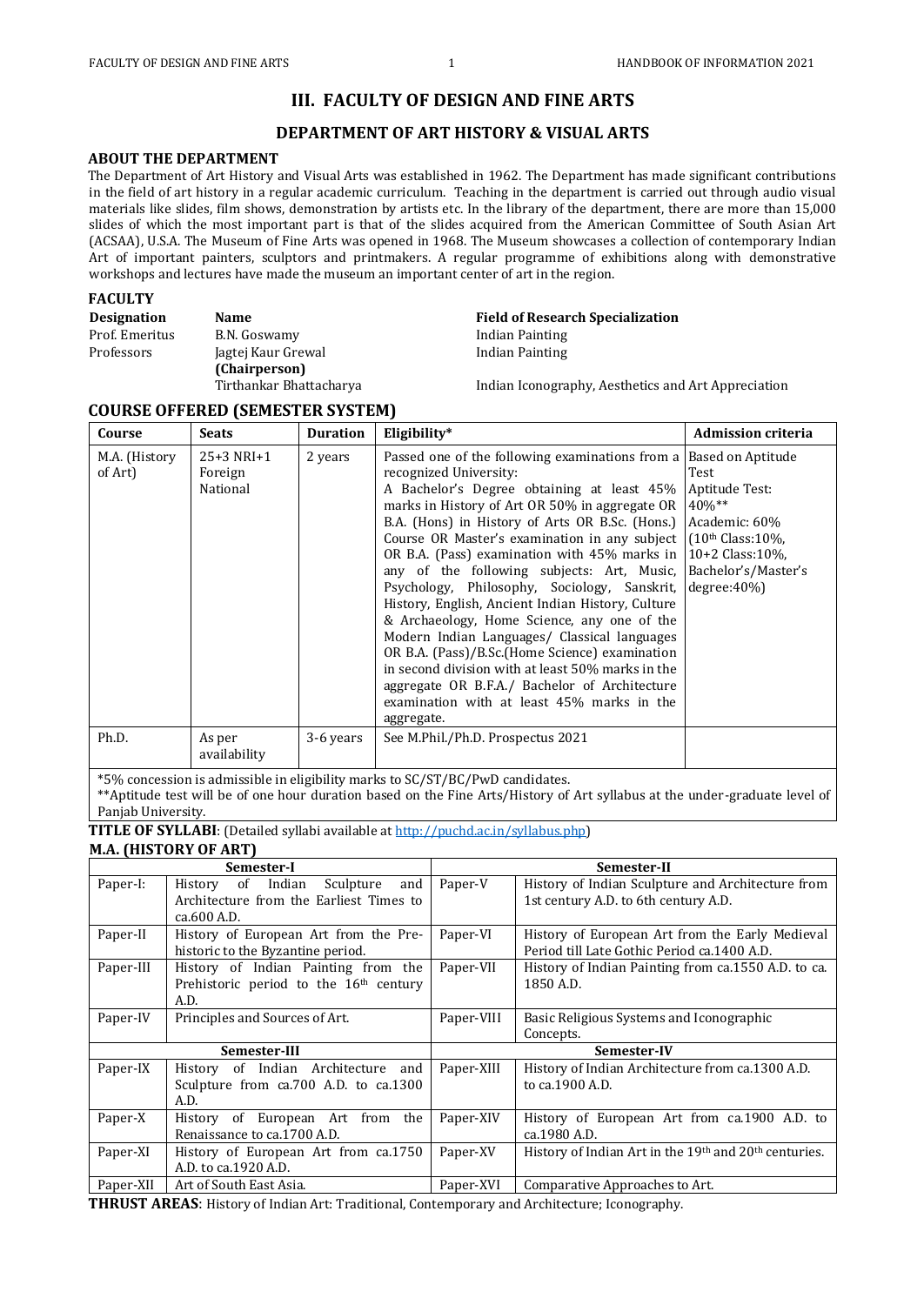**PLACEMENTS:** The students who complete their MA in History of Art have found placements in the teaching profession as Lecturers in Universities and Colleges, as teachers in Government and private schools, and as instructors in private coaching institutions. The students have also been successfully placed in firms that deal with the documentation of Art Works, in Art Galleries and have been writing for newspapers and journals. The students also have gone on to get admission in Universities overseas for further studies and research.

**ALUMNI RELATIONS**: An Alumni Association of the department was founded in the year 2011 with the membership growing over the years.

#### **DEPARTMENT OF INDIAN THEATRE**

#### **ABOUT THE DEPARTMENT**

The Department was set up in 1972 and has earned a place of pride on the National Theatre Scene during 47 years of its existence, on the Panjab University Campus. Theatre personalities from all over India and foreign countries have been visiting the Department for interaction with the faculty and students.

The Department has produced more than 94 productions ranging from Classical to Modern, Traditional to Experimental plays. The Alumni of this Department have made their name at the highest level in the fields of Theatre, T.V., Films and other cultural organizations.

Department offers merit scholarship to students. The Department has its own Library, A Balwant Gargi Open-air-Theatre and a Studio Theatre for overall training of the students, in the subject of theatre and directorial process. The Department also produces an Annual Production for an invited audience.

The Course provides full training in the theoretical and practical aspects of theatre, Acting, Movement, Voice Speech, Singing, Improvisation, Theatre-games, Yoga, Text-study, Character-building, Stage-craft along with its chiseling of the Imagination. Plays from India and Western dramatic literature and the history of theatre are dealt with in considerable detail.

Theory and practical lessons in Stage-craft that includes Make-up, Mask-making, Lighting, Set and costume designing are also part of the training. The knowledge of regional theatre-forms and their creative application in the modern context is emphasized.

#### **FACULTY**

| <b>Designation</b>                | Name            |
|-----------------------------------|-----------------|
| Assistant Professor               | Navdeep Kaur    |
|                                   | (Chairperson)   |
| Assistant Professor (Re-employed) | Shveta Mahendra |

## **COURSES OFFERED (SEMESTER SYSTEM):**

| Course                                                                        | <b>Seats</b>           | <b>Duration</b> | Eligibility*                                                       | <b>Admission Criteria**</b> |  |
|-------------------------------------------------------------------------------|------------------------|-----------------|--------------------------------------------------------------------|-----------------------------|--|
| M.A                                                                           | $23+2$ NRI +           | 2 Years         | Bachelor's Degree from Panjab University OR Any Based              | &<br>Written<br>on          |  |
|                                                                               | Foreign                |                 | other degree recognized by the Panjab University Performance Test. |                             |  |
|                                                                               | National               |                 | as equivalent thereto with aptitude for Theatre                    |                             |  |
| Ph.d                                                                          | As per<br>availability | 3-6 Years       |                                                                    | See Ph.D. Prospectus 2021   |  |
| *5% Concession is admissible in eligibility marks to SC/ST/BC/PwD Candidates. |                        |                 |                                                                    |                             |  |

\*\* i) **Objective Type Written Test** to be conducted by the Dept:. **30 Marks** 

(Only those candidates who secure at least 50% marks in the Objective Type Written Test will be allowed to appear in the Specially Designed Performance Test).

#### ii) **Specially Designed Performance Test: 70 Marks**

(Only those candidates who qualify Specially Designed Performance Test by scoring at least 50% marks will be eligible).

**TITLES OF SYLLABI:** Detailed syllabi available a[t http://puchd.ac.in/syllabus.php](http://puchd.ac.in/syllabus.php)

#### **M.A. (INDIAN THEATRE)**

|           | Semester-I              |            | Semester-II           |  |  |
|-----------|-------------------------|------------|-----------------------|--|--|
| Paper-I   | History of Theatre      | Paper-V    | Dramatic Literature   |  |  |
| Paper-II  | <b>Acting Theory</b>    | Paper-VI   | Theatre Architecture  |  |  |
| Paper-II  | <b>Acting Practical</b> | Paper-VII  | Directorial Processes |  |  |
| Paper-IV  | Stage Craft (Practical) | Paper-VIII | Viva Voce             |  |  |
|           | Semester-III            |            | Semester-IV           |  |  |
| Paper IX  | History of Theatre      | Paper XIII | Dramatic Literature   |  |  |
| Paper X:  | <b>Acting Theory</b>    | Paper XIV  | Theatre Architecture  |  |  |
| Paper XI: | <b>Acting Practical</b> | Paper XV   | Directorial Processes |  |  |
| Paper XII | Stage Craft (Practical) | Paper XVI  | Viva Voce             |  |  |

**THRUST AREAS:** Our integrate artistic training with human values in an environment results in the thrust areas of exploration, artistic curiosity, experimentation, risk-taking, creative collaboration and innovative projects across disciplines.

**ALUMNI RELATION:** Our department has produced many illustrious theatre and film personalities. We encourage and support regular interactions with the Alumni of the department.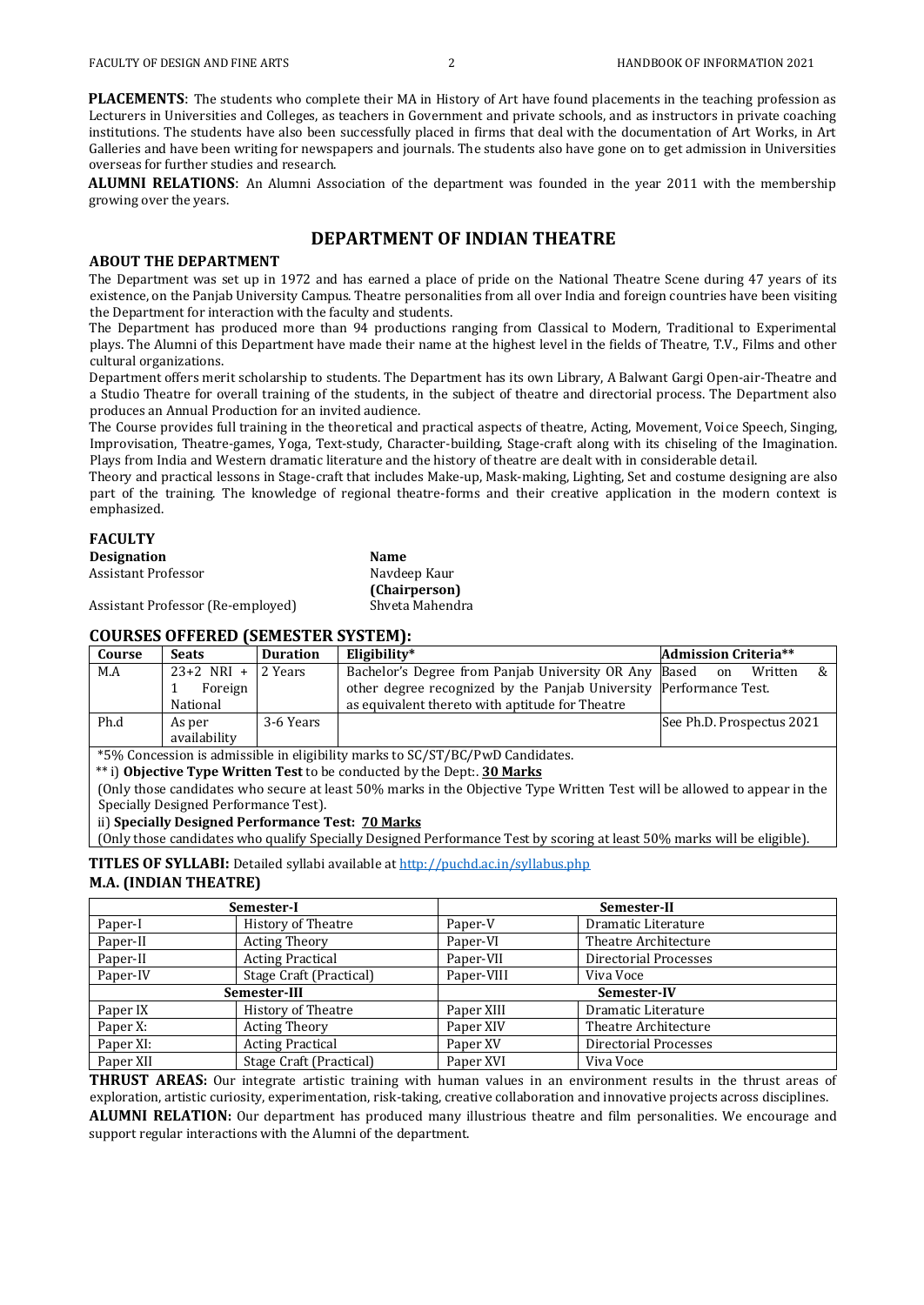## **DEPARMENT OF MUSIC**

#### **ABOUT THE DEPARTMENT**

The department of Music was established in 1987. It provides intensive and full time training in practical and theoretical music in Vocal and Instrumental (Sitar, Sarangi, Veena, Sarod, Dilruba, Violin, Shehnai, Bansuri, Guitar, Santoor, Mendolin) at M.A. & M.Phil level. It also provides Music hobby classes in the evening. The department offers facilities of departmental library and infrastructure to regular research scholars for their research leading to Ph.D degree in various aspects of music and Musicology. The department offer facilities for inter-disciplinary research also. Ph. D course work is also conducted in the Department. The Department organizes workshops and seminars to expose the students to various innovations new trends and emerging areas in the respective fields. The students get opportunities to participate in public Performance and conferences at regional and national level. Students are given opportunity to perform in the University Functions namely Republic Day celebrations, Independence Day celebration and Convocation etc.

**Field of Research Specialization** 

Music (Instrumental) Music (Vocal)

#### **FACULTY**

| <b>Designation</b>  | Name          |
|---------------------|---------------|
| Professors          | Saroj Ghosh   |
| Associate Professor | Neelam Paul   |
|                     | (Chairperson) |

#### **COURSES OFFERED (SEMESTER SYSTEM)**

| Course                                                                                                    | <b>Seats</b>                          | <b>Duration</b>      | Eligibility*                                                                                                                             | <b>Admission Criteria</b>                                                                                                    |
|-----------------------------------------------------------------------------------------------------------|---------------------------------------|----------------------|------------------------------------------------------------------------------------------------------------------------------------------|------------------------------------------------------------------------------------------------------------------------------|
| M.A (Vocal)                                                                                               | $17+NRI+1$<br>Foreign<br>National     | 2 Years              | B.A. with music or teacher in<br>Music in a recognized higher<br>secondary school or affiliated<br>college                               | Based on Aptitude Test<br>Aptitude Test-40%<br>Academics-60%<br>(10th Class: 10%<br>$10+2$ Class: $10%$<br>Bachelor: 40%     |
| M.A. (Instrumental)                                                                                       | $17 + NRI + 1$<br>Foreign<br>National | 2 Years              | B.A. with music or teacher in<br>Music in a recognized higher<br>secondary school or affiliated<br>college                               | Based on Aptitude Test<br>Aptitude Test-40%<br>Academics-60%<br>$(10th Class: 109)$<br>$10+2$ Class: $10\%$<br>Bachelor: 40% |
| Certificate Courses                                                                                       | 15                                    | 1 Year               | Minimum $+2$                                                                                                                             |                                                                                                                              |
| Hobby Classes (Vocal<br>Instrumental<br>Music)<br>Instruments offered: Guitar,<br>Sitar, Harmonium, Tabla |                                       | Minimum 03<br>months | of<br>Students<br>University<br>Colleges.<br>Department<br>$\sqrt{ }$<br>University Employees and their<br>wards with aptitude for music |                                                                                                                              |
| &<br>M.Phil<br>(Vocal<br>Instrumental)                                                                    | 15                                    | 1 year               | See M.Phil / Ph.D Prospectus 2021                                                                                                        |                                                                                                                              |
| Ph.D                                                                                                      | Subject to<br>availability            | 3-6 Years            | See M.Phil/ Ph.D Prospectus 2021                                                                                                         |                                                                                                                              |
| *5% Concession is admissible in eligibility marks to SC/ST/BC/PwD Candidates.                             |                                       |                      |                                                                                                                                          |                                                                                                                              |

**TITLES OF SYLLABI:** Detailed syllabi available a[t https://puchd.ac.in/syllabus.php](https://puchd.ac.in/syllabus.php)

#### **M.A. MUSIC (VOCAL & INSTRUMENTAL)**

|           | Semester-I                                   | <b>Semester II</b>                                          |                                       |  |
|-----------|----------------------------------------------|-------------------------------------------------------------|---------------------------------------|--|
| Paper-I   | Theoretical Survey, Principles of Aesthetics | Theoretical Survey, Principles of Aesthetics and<br>Paper-I |                                       |  |
|           | and Critical study of Ragas                  |                                                             | Critical study of Ragas               |  |
| Paper-II  | History of Indian Music                      | Paper-II                                                    | History of Indian Music               |  |
| Paper-III | Stage, Performance (Practical)               | Paper-III                                                   | Stage Performance (Practical)         |  |
| Paper-IV  | Viva-Voce (Practical)                        | Paper-IV                                                    | Viva-Voce (Practical)                 |  |
|           | Semester-III                                 | Semester-IV                                                 |                                       |  |
| Paper-I   | Scientific Study of Indian Music             | Paper-I                                                     | Music Education and Study of Granthas |  |
| Paper-II  | Study of Ragas and Talas                     | Information Technology and Principles of Stage<br>Paper-II  |                                       |  |
|           |                                              |                                                             | Performance                           |  |
| Paper-III | Stage Performance (Practical)                | Paper-III                                                   | Stage Performance (Practical)         |  |
| Paper-IV  | Viva-Voce (Practical)                        | Paper-IV                                                    | Viva-Voce (Practical)                 |  |

#### **M.Phil Music (VOCAL & INSTRUMENTAL) Semester-I** Course-I Research Methodology 75 Marks 2008 1999 12:30 Acredit Course-II History and Theory of Indian Music 75 Marks 2 Credit Course-III Sessional Internal Test (Theory & Practical ) 50 Marks Theory 30 Marks Practical 20 Marks - Course-IV Stage Performance-cum-Viva Voce 100 Marks 100 Marks 6 credit **Semester-II**